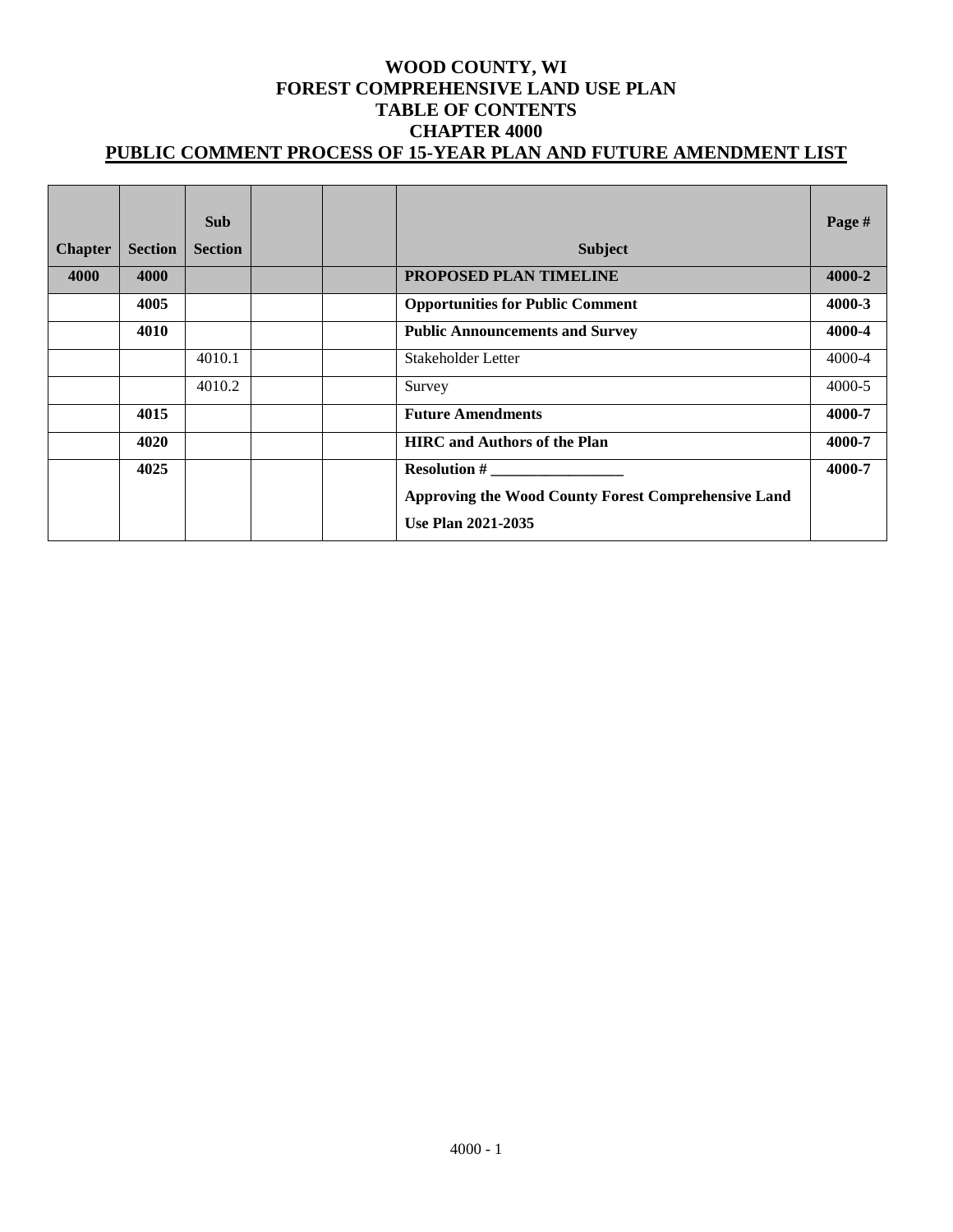# **4000 PROPOSED PLAN TIMELINE**

# **Wood County Forest 15 Year plan (2021-2035) Project Schedule**

The following is a proposed timeline for completion of the plan and approval process. This schedule is subject to change.

| <b>Wood County Forest 15-Year Comprehensive Land Use Plan</b>          |                                                                                                   |  |  |  |
|------------------------------------------------------------------------|---------------------------------------------------------------------------------------------------|--|--|--|
| <b>Planning Timeline</b>                                               |                                                                                                   |  |  |  |
| Wood county HIRC Committee Reviews and Approves Public<br>January 2019 |                                                                                                   |  |  |  |
|                                                                        | Participation Process and Projected Project Completion Timeline.                                  |  |  |  |
|                                                                        |                                                                                                   |  |  |  |
|                                                                        | Stakeholder letters mailed. General public notification via Wood                                  |  |  |  |
|                                                                        | County website, Facebook, and newspaper(s).                                                       |  |  |  |
| February 2019                                                          | HIRC Committee review & recommend changes, Chapters 100-300.                                      |  |  |  |
|                                                                        | Public participation: Draft chapters posted on website, P&F Facebook.                             |  |  |  |
|                                                                        | Public comment received via email, in writing, at regular committee                               |  |  |  |
|                                                                        | meetings.                                                                                         |  |  |  |
| <b>March 2019</b>                                                      | HIRC Committee review & recommend changes, Chapters 400-500.                                      |  |  |  |
|                                                                        | Public participation and comment: See above                                                       |  |  |  |
| <b>April 2019</b>                                                      | HIRC Committee review & recommend changes, Chapters 600-700.                                      |  |  |  |
|                                                                        | Public participation and comment: See above                                                       |  |  |  |
| <b>May 2019</b>                                                        | HIRC Committee review & recommend changes, Chapters 800-900.                                      |  |  |  |
|                                                                        | Public participation and comment: See above                                                       |  |  |  |
| <b>June 2019</b>                                                       | HIRC Committee review & recommend changes, Chapters 1000-2000.                                    |  |  |  |
|                                                                        | Public participation and comment: See above                                                       |  |  |  |
| <b>July 2019</b>                                                       | HIRC Committee review & recommend changes, Chapters 3000-4000.<br>Public participation: See above |  |  |  |
| August 2019                                                            | Allow 30-Day Public Comment Period                                                                |  |  |  |
|                                                                        | Open House Public Meeting                                                                         |  |  |  |
| September 2019                                                         | Make Final Plan Changes and Committee Discussion                                                  |  |  |  |
|                                                                        |                                                                                                   |  |  |  |
| October 2019                                                           | Committee Approval of draft plan                                                                  |  |  |  |
|                                                                        | Send to DNR for Review                                                                            |  |  |  |
| November 2019                                                          | Incorporate any DNR mandated changes.                                                             |  |  |  |
|                                                                        | Final Committee approval (if necessary).                                                          |  |  |  |
|                                                                        | Send to County Board for approval (by resolution).                                                |  |  |  |
| December 2019                                                          | DNR Final approval for Wood County Forest 15 Year Plan                                            |  |  |  |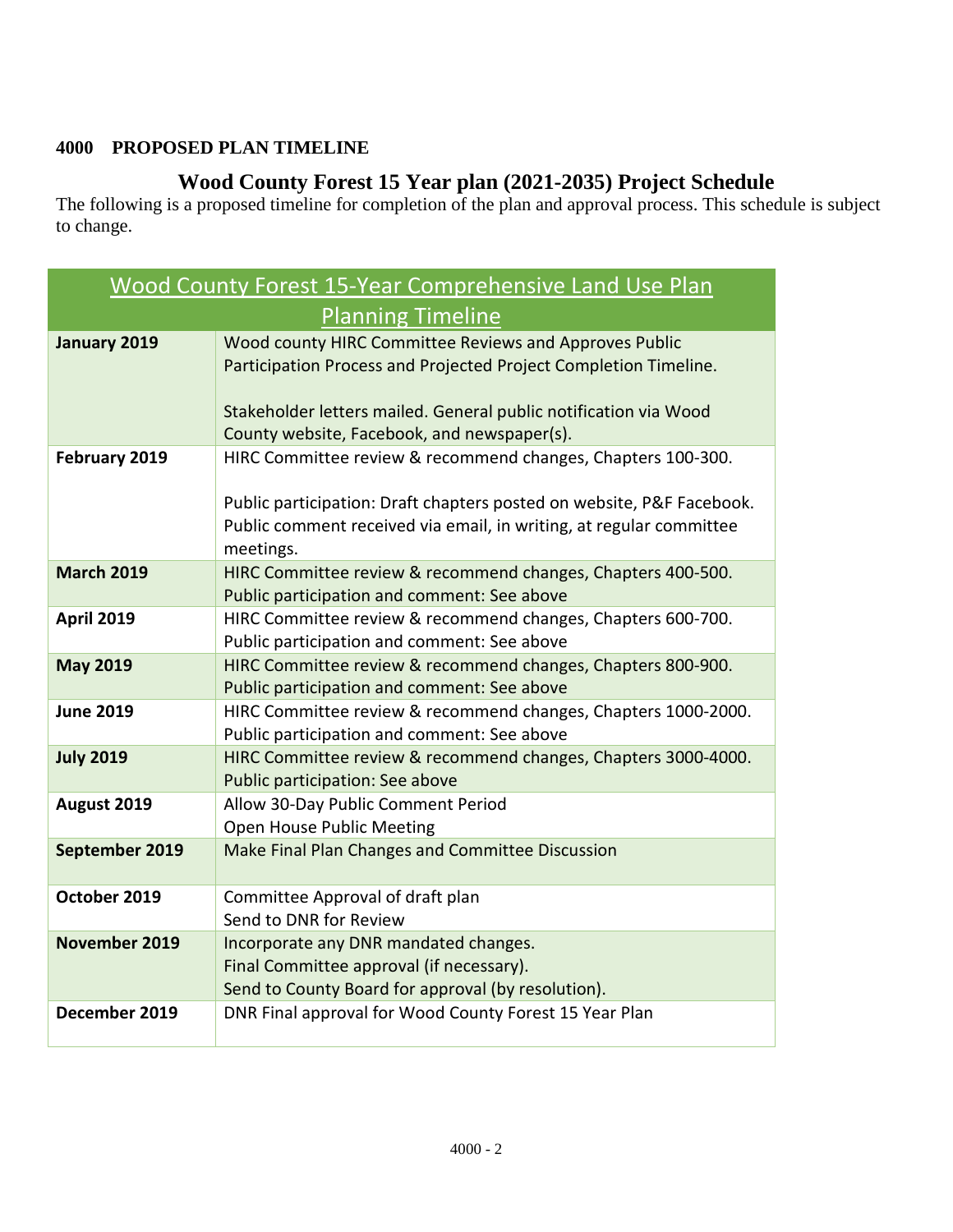# **4005 OPPORTUNITIES FOR PUBLIC COMMENTS**

*Note: All HIRC Committee meetings are legally noticed public meetings and contain public comment as a regular part of all agendas. All 15 Year Plan draft chapters posted on Wood County website once approved by HIRC Committee.* 

January 2020

• HIRC Committee  $1/2/2020$ 

o 15 Year Comprehensive Land Use Plan Proposed Timeline and Discussion February 2020

• HIRC Committee  $2/6/2020$ 

o 15 Year Comprehensive Land Use Plan Draft Chapters 100, 200, 300

March 2020

• HIRC Committee 3/12/2020

o 15 Year Comprehensive Land Use Plan Draft Chapter 400

April 2020

• HIRC Committee 4/9/2020

o 15 Year Comprehensive Land Use Plan Draft Chapter 500

June 2020

- HIRC Committee 6/4/2020
	- o 15 Year Comprehensive Land Use Plan Draft Chapter 600

November 2020

- HIRC Committee 11/5/2020
- o 15 Year Comprehensive Land Use Plan Draft Chapter 700 & Assorted Maps December 2020
	- HIRC Committee 12/3/2020
		- o 15 Year Comprehensive Land Use Plan Draft Chapter 800

March 2021

- HIRC Committee 3/4/2021
	- o 15 Year Comprehensive Land Use Plan Draft Chapter 900

April 2021

- HIRC Committee 4/1/2021
	- o 15 Year Comprehensive Land Use Plan Draft Chapter 1000

July 2021

- HIRC Committee 7/6/2021
	- o 15 Year Comprehensive Land Use Plan Draft Chapter 2000

August 2021

- HIRC Committee 8/5/2021
	- o 15 Year Comprehensive Land Use Plan Draft Chapters 3000, 4000, Glossary
	- o Start of 30-day public comment period (8-6-2021)\*
	- o Open House Public Meeting (8-30-2021)\*

\**Public notice on Wood County website, Facebook, newspaper. Letters sent to stakeholders.* 

### September 2021

- HIRC Committee 9/2/2021
	- o 15 Year Comprehensive Land Use Plan Committee approval including any changes as directed by the Committee
	- o End of 30-day public comment period (9-6-2021)
	- o Send plan to DNR for review (9-3-2021)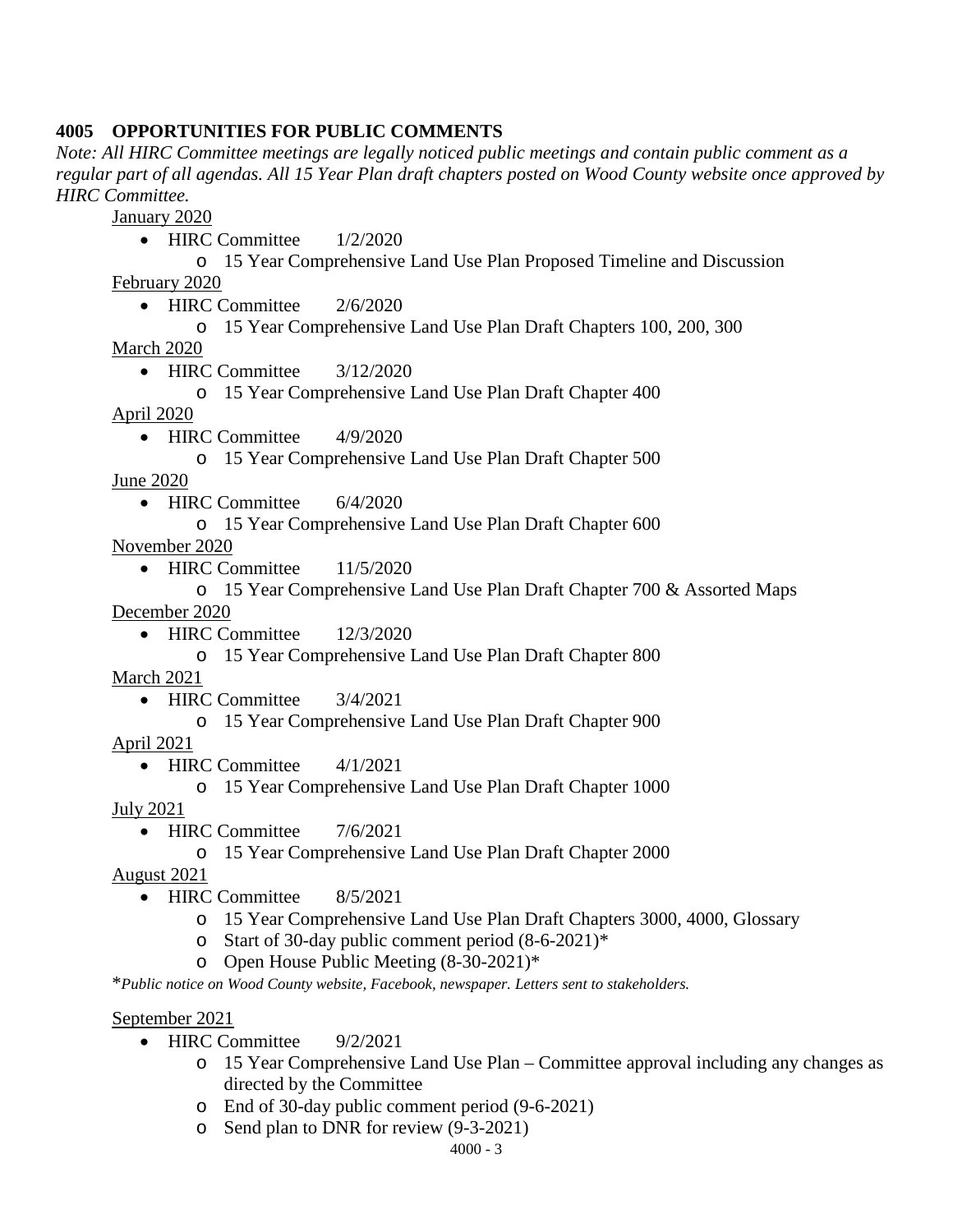November 2021

- Incorporate DNR mandated changes as needed
- HIRC Committee 11/4/2021
	- o Final Committee approval and Resolution
- Wood County Board 11/9/2021
	- o County Board approval and Resolution

December 2021

• Final DNR approval of Wood County Forest 15-Year Comprehensive Land Use Plan

# **4010 PUBLIC ANNOUNCEMENTS AND SURVEY**

**4010.1 Stakeholder Letter January 29, 2020**



**January 29, 2020** 

Dear Wood County Forest Stakeholder:

We are beginning the process to update our Wood County Forest 15-Year Comprehensive Land Use Plan. Once completed, the new plan will guide the management of the Wood County Forest for the years 2021 through 2035. We have identified you or your organization as someone who may have an interest in the Wood County Forest.

The Comprehensive Land Use Plan is required under State Statute 28.11, also known as the County Forest Law -Wood County has managed a county forest under this law since 1932. The plan describes the forest in detail and identifies the policies and procedures used in caring for the forest. Some of the issues covered in the plan include:

- · mission statement
- · description of the forest and history of the county forest program
- · administration and financial operations
- · forest resources planning
- · aesthetics and endangered resources management
- · timber management
- recreation and wildlife management
- forest protection
- · roads, trails, and access issues

Our forest is a valuable asset to Wood County. Timber revenues and the associated wildlife, recreation, and<br>environmental benefits that occur because of sustainable forestry practices are critical to the economy and a bene citizens of the county and state. We encourage your input on issues related to this vital resource. A comment form /Survey is attached to this letter for you to use to let us know about issues of concern to you and/or your organization as we start the planning process. Please take the time to complete the comment form and return it to the Wood County Parks and Forestry office at the address shown on the form. The comment form can also be found on our website at the following address: https://www.co.wood.wi.us/Departments/Parks/ForestryPlan.aspx

You may also choose to go directly to the survey: https://www.surveymonkey.com/r/SNT52ZK

As we develop the plan, draft copies of each chapter will be posted at the website shown above. Please feel free to comment on any portion of the plan, as they are made available for review. Furthermore, please be aware that draft chapters will be agenda items and discussed at monthly HIRC Committee meetings. The HIRC Committee is the oversight committee composed of five County Board members responsible for county policy decisions relating to the County Highway, Parks and Forestry Departments. Their meetings are open to the public and legally noticed in the paper. In addition, there will be an opportunity for public review and comments on the entire plan prior to formal adoption by the county board later this year.

We look forward to your input in this important process. Please contact the Wood County Parks and Forestry Department with your questions, concerns, and comments.

Thank you. **July Schubert Fritz Schubert Wood County Forest Administrator** 

> Wood County River Block, 111 W. Jackson St., Wisconsin Rapids, WI 54495 Telephone (715) 421-8422 Facsimile (715) 421-8534 https://www.co.wood.wi.us/Departments/Parks or find us on Facebook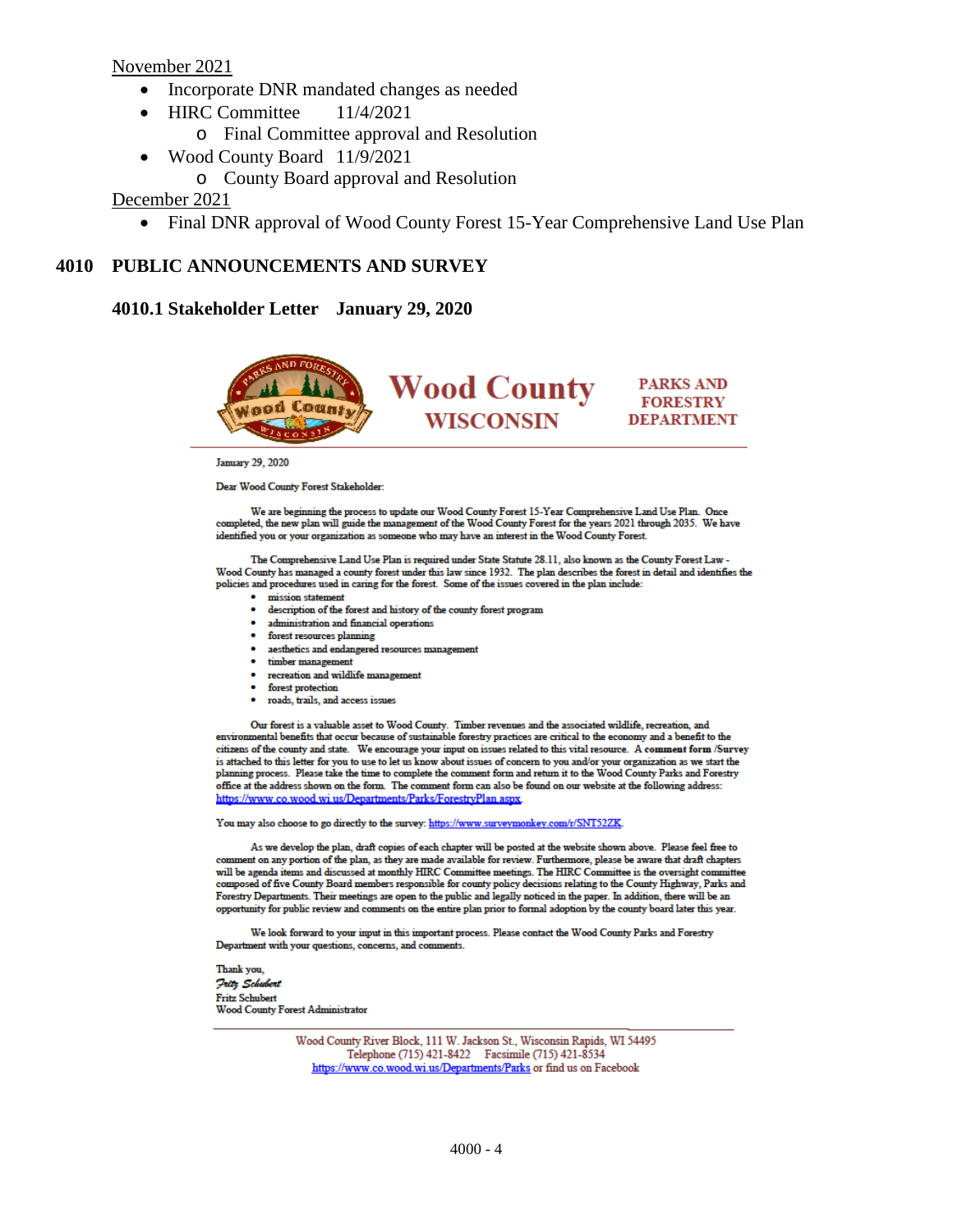

| Name:                  |  |
|------------------------|--|
| <b>Street Address:</b> |  |
| City, State, Zip:      |  |
| E-mail Address:        |  |

How often do you use the Wood County Forest?

- At least once per month
- \_\_\_\_\_Once every 2-3 months
- Seasonally during hunting seasons
- \_\_\_\_\_Never

How do you use the Wood County Forest?

- \_\_\_\_\_Hunting
- \_\_\_\_\_ATV riding or snowmobiling
- \_\_\_\_\_General Recreation(specify)\_\_\_\_\_\_\_\_\_\_
- \_Other(specify)\_

|             |                                                                                                                                                       | Scale of Importance |                       |                      |                         |        |
|-------------|-------------------------------------------------------------------------------------------------------------------------------------------------------|---------------------|-----------------------|----------------------|-------------------------|--------|
|             | How important is this issue to you?                                                                                                                   | Very<br>Important   | Somewhat<br>Important | Not Too<br>Important | Not at all<br>Important | Unsure |
| $1_{\cdot}$ | Size and location of Wood County Forest and<br>future land acquisition, (e.g. too big, too<br>small, location of future acquisitions, etc.)           |                     |                       |                      |                         |        |
| 2.          | The amount, size, location and methods of<br>timber harvest on the Wood County Forest.                                                                |                     |                       |                      |                         |        |
| 3.          | How to effectively protect Wood County<br>Forest aesthetic values.                                                                                    |                     |                       |                      |                         |        |
| 4.          | The amount and location of habitats that<br>favor game species, such as deer, grouse,<br>and turkey.                                                  |                     |                       |                      |                         |        |
| 5.          | Satisfaction with types of recreational<br>activities available on Wood County Forest.<br>Develop/improve opportunities for? (e.g.<br>mountain bikes) |                     |                       |                      |                         |        |
| 6.          | ATV use on the Wood County Forest.                                                                                                                    |                     |                       |                      |                         |        |
| 7.          | The general quality of recreational experience<br>on the Wood County Forest.                                                                          |                     |                       |                      |                         |        |
| 8.          | The amount of roads (including logging<br>roads) that are open to public motor vehicles.                                                              |                     |                       |                      |                         |        |

**Additional Comments**: Please provide comments on the above topics–*The aspects of the issue that are important to me are:* Issue 1:\_\_\_\_\_\_\_\_\_\_\_\_\_\_\_\_\_\_\_\_\_\_\_\_\_\_\_\_\_\_\_\_\_\_\_\_\_\_\_\_\_\_\_\_\_\_\_\_\_\_\_\_\_\_\_\_\_\_\_\_\_\_\_\_\_\_\_\_\_\_\_\_\_\_\_\_\_\_\_\_\_\_\_\_\_\_\_\_\_\_\_\_

| Issue 2:<br><u> 1989 - John Stein, Amerikaansk politiker († 1908)</u> |  |
|-----------------------------------------------------------------------|--|
| Issue 3:                                                              |  |
| Issue 4:                                                              |  |
| Issue 5:                                                              |  |
| Issue 6:                                                              |  |
| Issue 7:                                                              |  |
| Issue 8:                                                              |  |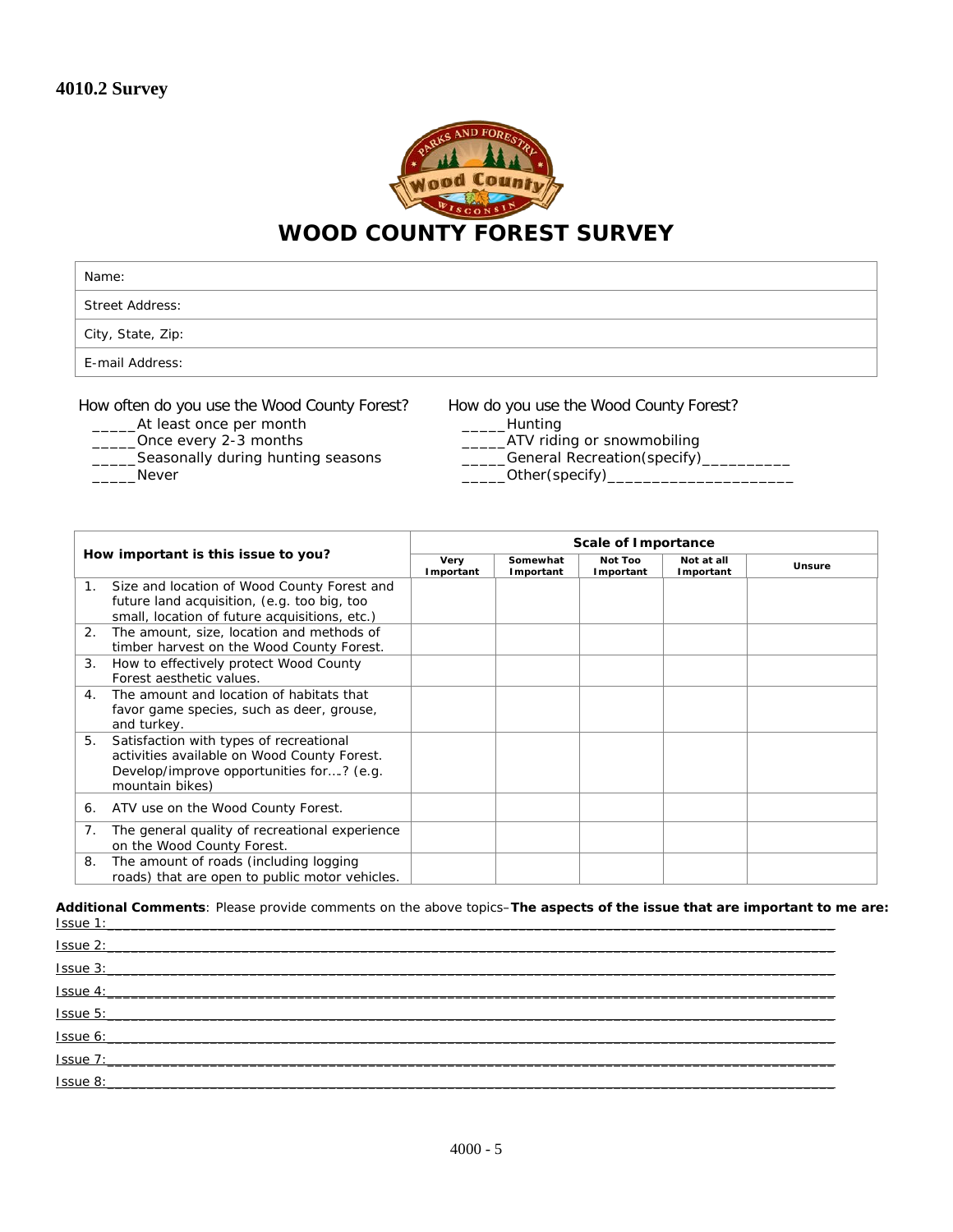# **WOOD COUNTY FOREST SURVEY**

| Forest:                | <b>Timber Production</b><br><b>Water Quality Protection</b><br>Recreational use of the forest | On a scale of 1 to 5, with 1 being the most important and 5 being the least important, rank the following values of the Wood County<br>Habitat for game and non-game wildlife<br>Environmental benefits (biodiversity,<br>endangered resources, scenic beauty) |
|------------------------|-----------------------------------------------------------------------------------------------|----------------------------------------------------------------------------------------------------------------------------------------------------------------------------------------------------------------------------------------------------------------|
| <b>OTHER COMMENTS:</b> |                                                                                               |                                                                                                                                                                                                                                                                |
|                        |                                                                                               |                                                                                                                                                                                                                                                                |
|                        |                                                                                               |                                                                                                                                                                                                                                                                |
|                        |                                                                                               |                                                                                                                                                                                                                                                                |
|                        |                                                                                               |                                                                                                                                                                                                                                                                |
|                        |                                                                                               |                                                                                                                                                                                                                                                                |
| Please return form to: | <b>Wood County Parks &amp; Forestry</b>                                                       |                                                                                                                                                                                                                                                                |

**Wood County River Block 111 W. Jackson St. Wisconsin Rapids, WI 54495**

**Or scan and email to: [sgreen@co.wood.wi.us](mailto:sgreen@co.wood.wi.us) Questions? 715-421-8422**